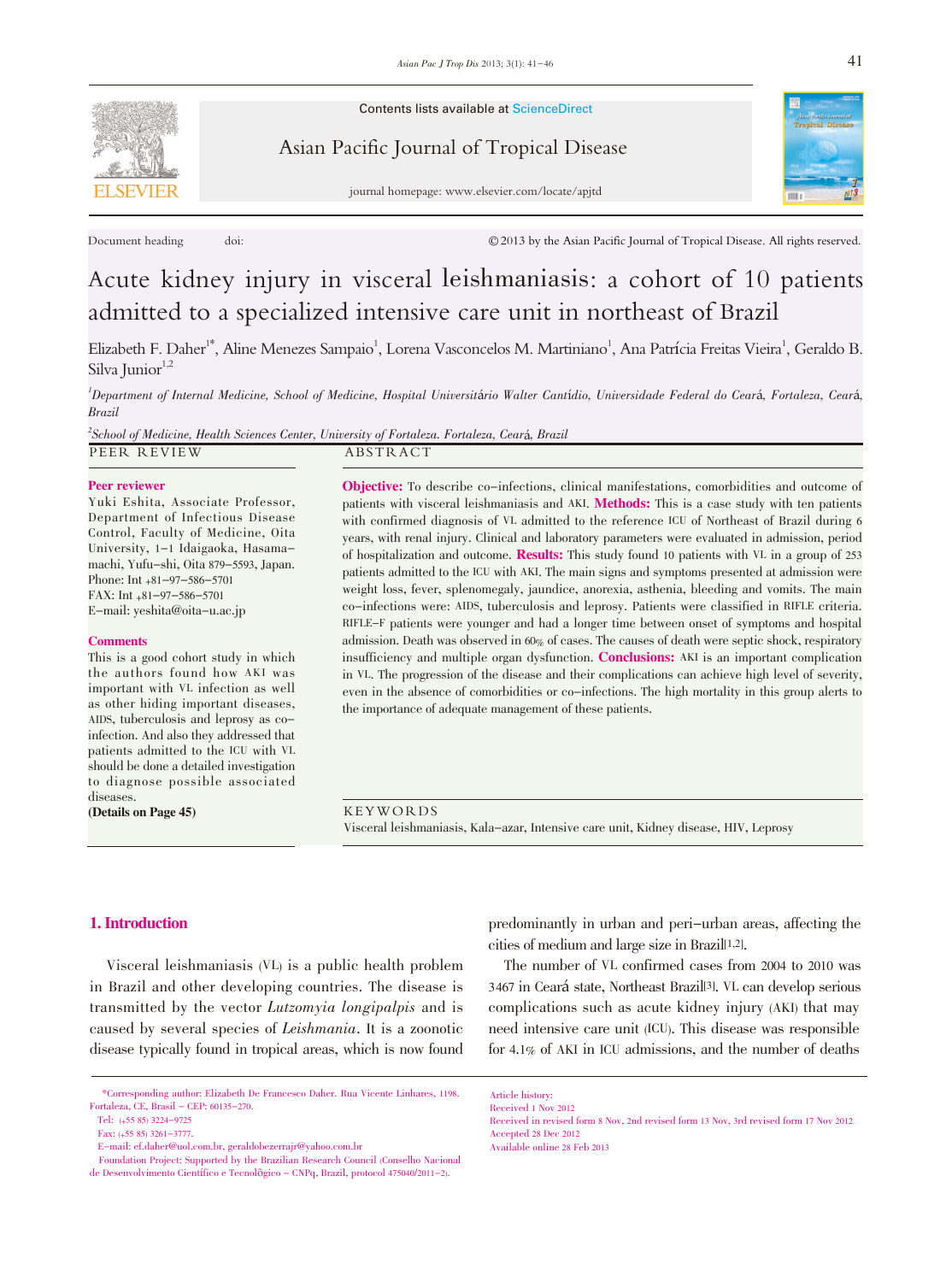was 174 (5%) in a cohort of VL patients in our region[4]. Several authors have described renal pathological changes in VL[5-9]. The main pathophysiological mechanism responsible for renal impairment in VL probably includes the deposition of immune complexes. The most frequent pathologies found are proliferative glomerulonephritis and interstitial nephritis[10]. The development of AKI is an important clinical complication in patients with VL, which appears to increase the mortality rate in this group of patients[10].

The aim of this study is to describe clinical manifestations, laboratory tests, comorbidities and outcome of patients with visceral leishmaniasis and AKI admitted to a reference intensive care unit in Northeast Brazil.

# 2. Materials and methods

# 2.1. Study population

This is a case study with ten patients with confirmed diagnosis of VL admitted to the ICU of São José Infectious Diseases Hospital in Fortaleza city, Northeast of Brazil, between January 2004 and December 2009, with renal injury. All patients had clinical and epidemiological data suggestive of VL. Confirmed infection was defined by mielogram and positive serologic K-39. They were selected from a group of 253 patients admitted to the ICU with AKI in this period.

# 2.2. Clinical and laboratory parameters evaluated

The clinical parameters were age, sex, onset of symptoms to admission, length of hospital stay, admission mean blood pressure, clinical symptoms, causes of hospitalization, medications in use, comorbidities, co-infections, cause of death, dialysis requirement, type of dialysis, number of sessions

and days after AKI diagnosis to start dialysis.

Laboratory tests were serum urea and creatinine, total blood count, aspartate amino transaminase (AST), alanine amino transaminase (ALT), maximal serum urea  $SU_{\text{max}}$ ), serum urea at admission  $SU_{\text{adm}}$  and discharge  $SU_{\text{dis}}$ , maximal serum creatinine ( $SCr_{\text{max}}$ ), serum creatinine at admission ( $SCr<sub>adm</sub>$ ) and discharge ( $SCr<sub>dis</sub>$ ), prothrombin time, total bilirubin, indirect bilirubin, direct bilirubin, serum sodium and potassium, arterial pH,  $pCO<sub>2</sub>$ ,  $pO<sub>2</sub>$ ,  $HCO<sub>3</sub>$ , and IFO<sub>2</sub>.

# 2.3. Definitions

Acute kidney injury (AKI) was defined according to the RIFLE classification (Risk, Injury, Failure, Loss, and Endstage kidney disease)[12]. Hypotension was defined as mean arterial blood pressure (MAP) <60 mmHg, and therapy with vasoactive medication was initiated when the MAP remained <60 mmHg despite fluid administration. Systolic blood pressure (SBP) and diastolic blood pressure (DBP) were recorded at admission. Lung manifestation was considered if patients present with dyspnea, pulmonary crackles, hemoptysis, or  $P_0$ ,  $\lt$  60 mmHg in arterial blood gas. Oliguria was considered to be present when the urinary volume was < 400 mL/day after adequate fluid replacement. Dialysis was indicated for those patients who remained oliguric after effective hydration, in those cases where uremia was associated with hemorrhagic or severe respiratory failure, in severe cases or refractory metabolic acidosis and severe or refractory hyperkalemia.

# 2.4. Ethics

The protocol of this study was approved by the Ethical Committee of the Walter Cantídio University Hospital and São José Infectious Diseases Hospital.

#### Table 1

Clinical characteristics at admission of 10 cases with viscerak leishmaniasis and acute kidney injury.

| Case Number                          |     | $\overline{2}$ | 3   | 4   | 5   | 6   | $\tau$         | 8   | 9   | 10 |
|--------------------------------------|-----|----------------|-----|-----|-----|-----|----------------|-----|-----|----|
| Age (Years)                          | 17  | 49             | 51  | 47  | 34  | 34  | 73             | 36  | 35  | 44 |
| Gender                               | M   | M              | M   | M   | M   | M   | F              | M   | M   | M  |
| Onset of symptoms to admission (day) | 90  | 365            | 120 | 60  | 90  | 20  | 40             | 30  | 45  | 60 |
| Length of hospital stay (day)        | 48  | 303            | 38  | 24  | 10  | 33  | $\overline{7}$ | 17  | 85  | 47 |
| Admission mean blood pressure        |     |                |     |     |     |     |                |     |     |    |
| $SBP$ (mmHg)                         | 115 | 173            | 120 | 101 | 104 | 127 | 150            | 146 | 138 | 88 |
| $DBP$ (mmHg)                         | 78  | 94             | 70  | 49  | 74  | 77  | 50             | 90  | 87  | 51 |
| Other Diseases                       |     |                |     |     |     |     |                |     |     |    |
| <b>AIDS</b>                          | Ν   | Y              | N   | Y   | N   | Y   | N              | Y   | N   | N  |
| TB                                   | N   | N              | N   | N   | N   | Y   | N              | Y   | N   | N  |
| Leprosy                              | N   | N              | N   | N   | N   | N   | Y              | N   | N   | N  |
| Use of mechanical ventilation        | N   | Y              | N   | Y   | N   | Y   | Y              | Y   | Y   | N  |
| Oliguria                             | N   | N              | Y   | Y   | Y   | Y   | Y              | N   | N   | Y  |
| Death                                | Ν   | N              | N   | Y   | Y   | Y   | Y              | N   | Y   | Y  |

M: male; F: female; SBP: Systolic Blood Pressure; DBP: Diastolic blood pressure; TB: Tuberculosis; Y: yes; N: No.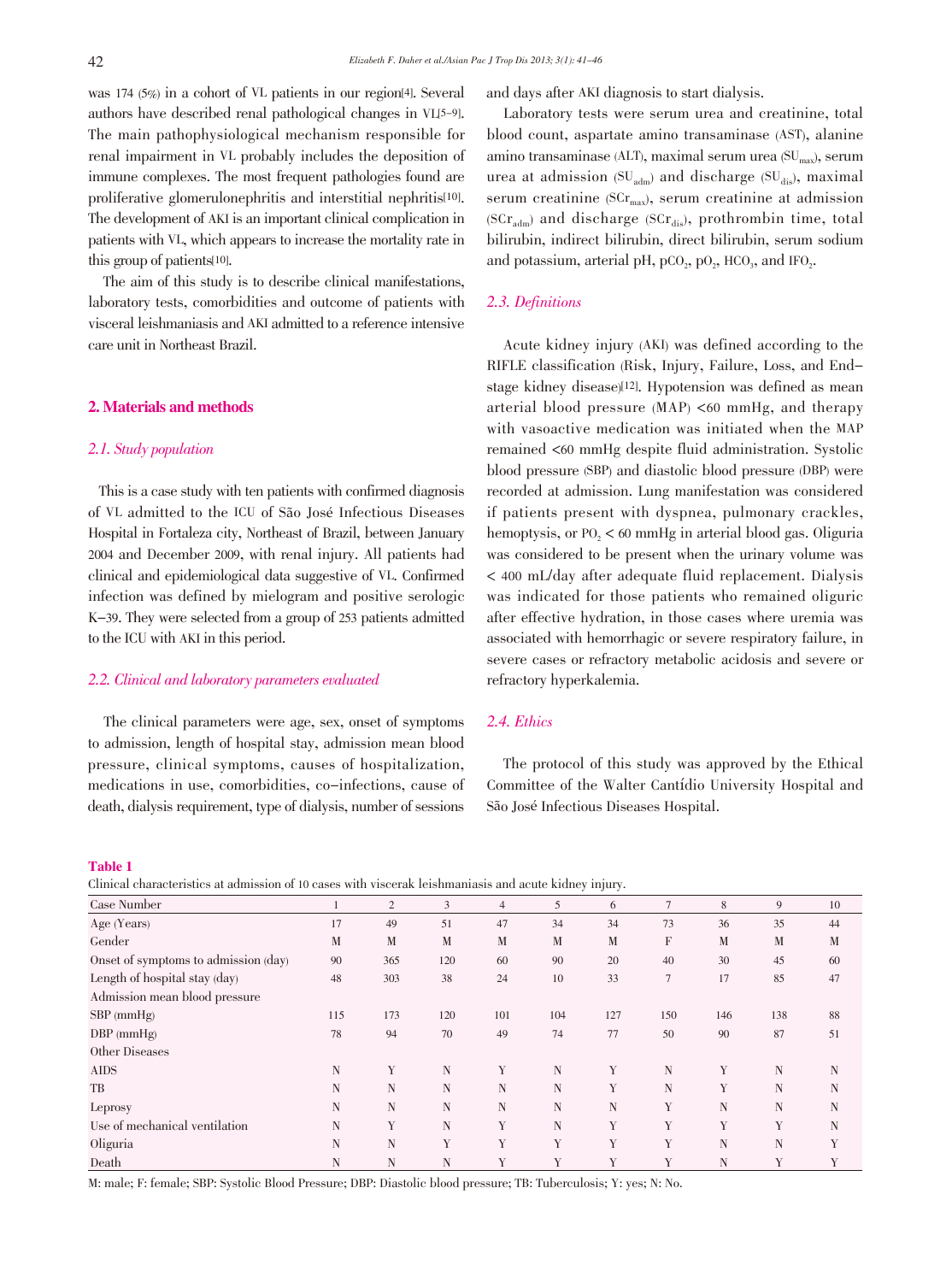# Table 2

Laboratory findings in 24 h of diagnosis of AKI in patients with visceral leishmaniasis.

| $\tilde{ }$                                     | $\sim$       | л.                       |                   |                |        |       |                 |                   |                |         |
|-------------------------------------------------|--------------|--------------------------|-------------------|----------------|--------|-------|-----------------|-------------------|----------------|---------|
| Case number                                     | $\mathbf{1}$ | $\overline{2}$           | $\overline{3}$    | $\overline{4}$ | 5      | 6     | $7\phantom{.0}$ | 8                 | 9              | 10      |
| Laboratory findings                             |              |                          |                   |                |        |       |                 |                   |                |         |
| $Cr$ (mg/dL)                                    | 2.1          | 1.6                      | 5                 | 3.3            | 1.8    | 3.6   | $\sqrt{2}$      | 3.5               | $\overline{c}$ | 1.8     |
| Ur $(mg/dL)$                                    | 111          | 75.1                     | 136               | 165            | 86     | 104   | 88              | 115               | 86             | 89      |
| TGO (IU/L)                                      | 100          | 13.8                     | 422               | 1220           | 440    | 26    | 107             | 221               | 47             | 406     |
| TGP (IU/L)                                      | 100          | 11.9                     | 167               | 1350           | 450    | 9     | 35              | 136               | 18             | 55      |
| TAP(s)                                          |              | $\qquad \qquad -$        | -                 | 31             | 29.3   | —     | 22.7            | $\qquad \qquad -$ | 46             | 46      |
| $Na+$ (mEq/L)                                   | 131          | 144                      | 123               | 134            | 127    | 139   | 125             | 121               | 131            | 135     |
| $K_{+}$ (mEq/L)                                 | 3.5          | 3.8                      | 3.7               | 4.8            | 6.6    | 3.2   | 4.4             | 4.8               | 4.1            | 3.9     |
| $BT$ (mg/dL)                                    | 1.1          | 1.6                      | 3.8               | 0.73           | 13.2   | 0.8   | 13.2            | 10.28             | 1.37           | 3.24    |
| BD (mg/dL)                                      | $\mathbf{1}$ | 0.5                      | 1.1               | 0.66           | 12     | 0.5   | 11.61           | 5.88              | 1.19           | 3.19    |
| $BI$ (mg/dL)                                    | 0.1          | 1.1                      | 2.7               | 0.07           | 1.2    | 1.3   | 1.59            | 4.4               | 0.18           | 0.05    |
| $Ht$ (%)                                        | 22.8         | 30,7                     | 23.9              | 16.4           | 32.7   | 26.5  | 23.9            | 29.5              | 23.8           | 29.1    |
| $Hb$ ( $g/dL$ )                                 | 7.6          | 10.5                     | 8                 | 5.6            | 10.8   | 8.6   | 7.6             | 10.6              | 7.9            | 9.7     |
| White blood count $\langle \text{mm}^3 \rangle$ | 1300         | 4800                     | 700               | 2300           | 6800   | 2900  | 2400            | 1 2 0 0           | 1400           | 14400   |
| Platelets $\langle \text{mm}^3 \rangle$         | 114000       | 90000                    | 37000             | 98000          | 28 000 | 16000 | 156000          | 140 000           | 94 200         | 126 000 |
| pH                                              | 7.44         | 7.38                     | 7.37              | 7.4            | 7.4    | 7.33  | 7.33            | 7.28              | 7.33           | 7.29    |
| $pO$ , (mmHg)                                   | 98           | $\overline{\phantom{m}}$ | $\qquad \qquad -$ | 59.8           | 137.9  | 114   | 128             | 108               | 138.2          | 75.9    |
| $pCO$ , (mmHg)                                  | 24.4         | 47.2                     | 32.3              | 28             | 24     | 30    | 39              | 37.5              | 19.5           | 24      |
| HCO <sub>3</sub> (mEq/L)                        | 16.2         | 27.2                     | 18.9              | 12.3           | 15.6   | 15    | 17              | 17.6              | 10.1           | 11.4    |
| $\text{FiO}_2(\%)$                              | 21%          | $\qquad \qquad -$        | 21%               | 100%           | 50%    | 50%   | $60\%$          | 40%               | 28%            | 50%     |

Hb: Hemoglobin; Ht: Hematocrit; TB: Total bilirubin; DB: Direct bilirubin; IB: Indirect bilirubin; FiO<sub>2</sub>: Inspired fraction of O<sub>2</sub>.

#### Table 3

Renal evaluation during hospitalization in patients with visceral leishmaniasis.

| Case number                 |     | $\overline{2}$ | 3              | 4              |     | 6   |                | 8    | 9    | 10   |
|-----------------------------|-----|----------------|----------------|----------------|-----|-----|----------------|------|------|------|
| $SU$ adm (mg/dL)            | 33  | 29             | 97             | 40             | 30  | 104 | 88             | 115  | 63   | 16   |
| $SU$ max (mg/dL)            | 118 | 78             | 180            | 165            | 86  | 137 | 104            | 145  | 95   | 100  |
| $SU$ dis (mg/dL)            | 27  | 75             | 63             |                | 86  | 118 | 73             | 89.7 | 41   | 100  |
| $SCr$ adm (mg/dL)           | 0.6 | 0.7            | 3.1            |                |     | 3.6 | 2              | 3.5  | 1.4  | 0.57 |
| $SCr$ max (mg/dL)           | 3.2 | 2.58           | 7.4            | 3.3            | 1.8 | 4.3 | $\overline{2}$ | 5.4  | 2.32 | 2.04 |
| $SCr$ dis $(mg/dL)$         | 1.2 | 1.8            | 3.6            | 1.2            | 1.8 | 1.5 | 2              | 0.8  | 0.9  | 2.04 |
| Days after diagnosis of AKI |     |                | $\overline{0}$ | $\overline{c}$ |     |     |                |      |      | 2    |
| Number of dialysis sessions |     |                | 21             | 4              |     |     |                |      |      | 2    |

SU: serum urea; SCr: serum creatinine; Adm: admission; Max: maximum; Dis: discharge.

# 3. Results

This study found 10 (4%) patients with VL in a group of 253 patients admitted to the ICU with AKI in 6 years. The patients mean age was  $(42.0 \pm 14.7)$  years, with 90% males. The majority (60%) of them were from rural areas. The time between the onset of symptoms and hospital admission ranged from 20 to 365 d (mean  $92\pm100.7$  d). The duration of hospital stay ranged from 7 to 303 days (mean 61.2±87.9 d). Epidemiologic data are shown in Table 1.

The main signs and symptoms presented at admission were weight loss (100%), fever (100%), splenomegaly (70%), jaundice (60%), anorexia (60%), asthenia, bleeding and vomits (40%). Pancytopenia occurred in 50% of cases. The mean systolic blood pressure at admission was  $126.2 \pm 25.9$  mmHg and diastolic blood pressure was  $72\pm16.8$  mmHg. The main co-infections were: AIDS (40%), tuberculosis (20%) and leprosy (10%). The main comorbidities were diabetes mellitus (20%), systemic arterial hypertension (10%) and respiratory insufficiency (10%). The medications in use were hydration (100%), loop diuretic (50%). vasopressor (40%), angiotensin converting enzyme inhibitors (20%) and sulfa (10%).

The main laboratory tests in the first 24 hours after AKI diagnosis were Ht 25.9% $\pm$ 4.7% (16.4%-32.7%), Hb 8.6 $\pm$ 1.6 g/dL  $(5.6-10.8 \text{ g/dL})$ , white blood count 3820 $\pm 4160/\text{mm}^3$  (700-14400/ mm<sup>3</sup>), platelets count 89920±48.233.8/mm<sup>3</sup> (16000–156000/mm<sup>3</sup>), AST 300.3±364.6 IU/L (13.8-1220 IU/L), ALT 233.1±413, 9 IU/L (9-1350 IU/L), total bilirubin 4.9±5.2 IU/L (0.73-13.2 IU/L), direct bilirubin 3.7 $\pm$ 4.6 IU/L (0.5-12 IU/L), prothrombin time 28.6 $\pm$ 12.2 seconds (14.8-46 seconds), serum urea  $105.5 \pm 27.6$  mg/dL (75.1-165 mg/dL), serum creatinine 2.7±1.1 mg/dL (1.5-5 mg/dL), K<sup>+</sup> 4.3  $\pm 0.9$  m Eq/L (3.2–6.6 mEq/L), Na<sup>+</sup> 131 $\pm 7.2$  mEq/L (121–144 mEa/ L), as summarized in Table 2. The arterial blood gas analysis showed arterial pH 7.3 $\pm$ 0.05 (7.28–7.44), HCO<sub>3</sub> 15.3 $\pm$ 4.9 mEq/L  $(10.1-27.2 \text{ mEq/L})$ , pCO<sub>2</sub> 30.6 $\pm$ 8.5 mmHg (19.5-47.2 mmHg), pO<sub>2</sub>  $104.5 \pm 32.4$  mmHg (51.4-138.2 mmHg). Mechanical ventilation was used in 70% of cases.

AKI was observed in 9 patients according to the RIFLE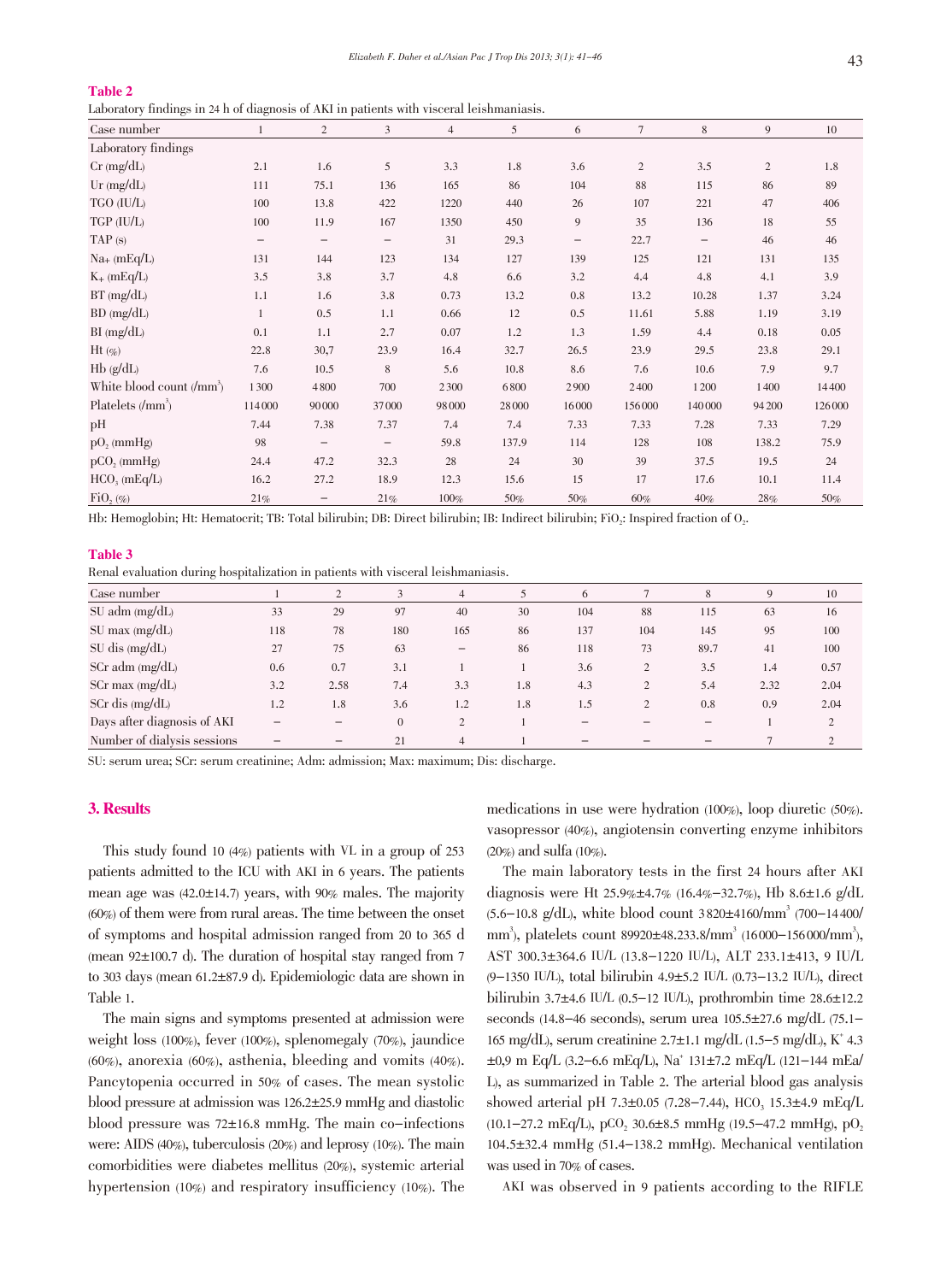criteria. Patients were classified as Injury (22.2%) and Failure (77.8%). Oliguria was observed in 6 cases (66.6%) and 5/6 oliguric died. Dialysis was carried out in half of the patients with AKI and the modality used was intermittent hemodialysis in all cases. It was started in  $1.2 \pm 0.8$  d (range 0-2 d) after AKI diagnosis. The number of dialysis sessions was 7 $\pm$ 8.1 d (range 1-21 d). Death was observed in 60% of cases. The causes of death were septic shock (84%), respiratory insufficiency and multiple organ dysfunction  $(16\%)$ .

# 4. Discussion

This is the first study to investigate AKI in patients with VL admitted in a specializated intensive care unit. Human VL is an endemic parasitic infection in Brazil that has reemerged, especially in peri-urban areas. Renal involvement is considered rare, presenting as hematuria, proteinuria, or renal function impairment[5]. Prospective and cross-sectional studies showed AKI (considered as the levels of serum creatinine above 1.3 mg/dL) in 11% to 33.9% of patients with confirmed VL[10,13,14].

AKI was more frequent in male patients in the present study. This is in accordance with previous study[15]. The analysis of signs and symptoms showed that high frequency of jaundice, weight loss, anorexia, splenomegaly, hepatomegaly and fever, which are commons signs and symptoms in VL[16-20].

This study found that 4 of the 10 patients admitted in the ICU had HIV co-infection. Two of these were had pulmonary tuberculosis. The association between VL and HIV is common and it may have increased the severity of the patients` clinical condition and the patient become more prone to diseases such as tuberculosis[21]. The diagnosis of VL in patients with HIV infection is difficult, because the occurrence of hepatosplenomegaly, fever, and skin lesions, which are the main manifestations of VL and this manifestation can be seen in many opportunistic infections as histoplasmosis, miliar tuberculosis, and other infections that are common in our region[21-23]. Thus, the difficulty in giving a diagnosis delays treatment for VL. This can increase the damage caused by renal disease. The AKI is a frequent complication that occurs in 10 to 30% of patients with AIDS[24-26]. Common causes of AKI in these patients include use of antiretroviral drugs, volume depletion and sepsis[27].

One patient had also leprosy associated with VL and AKI. Leprosy can cause different types of renal abnormalities. Glomeruli injury has been described in histology findings in leprosy patients, progressive mesangial glomerulonephritis being the most common lesion[28-31]. Many other kinds of glomerulonephritis have also been described[30,32-34]. The incidence of glomerulonephritis has been reported to range from 6% to 50% in leprosy patients[41]. Amyloidosis, the incidence of which ranges from 2% to 55%, is attributed to chronic granolomatous reactions caused by Mycobacterium leprae[42], and it is manifested mainly by significant proteinuria[44]. It may progress to chronic renal failure, which is one of the causes of death in leprosy<sup>[43,44]</sup>. This makes call attention since the presence of several diseases that cause kidney damage associated to AKI has a poor prognosis and is a risk factor for death[4,5]. Half of the patients studied did not have co-infections. Sixty percent of these died. This poor prognosis should be avoided. This result also leads to concern with patients apparently not so serious, who are already without co-morbidities. Therefore special attention is required with this type of patient admitted to the ICU, especially in ICU hospital of infectious diseases.

In the present study, high mortality rate (60%) was observed. Oliveira et al. performed a study with patients not hospitalized in ICU with VL and found a mortality rate of AKI patients 30.2% versus 4.7% in non-AKI[11]. The high value of 60% was due to the severity of the patients in ICU. They had VL, AKI and several comorbidities. In ICU study performed by our group, the mortality rate was 66.6%, and the main cause of death was septic shock (88%)[4]. These findings are similar to those in the present study. Schrier et al. showed that sepsis associated with AKI was responsible to 70% of mortality in hospitalized patients as compared with to 45% mortality among patients with AKI alone[45]. Four patients who died were classified RIFLE-F and just one were RIFLE-I. This evidences that RIFLE-F patients had a higher mortality, which is in accordance to literature. Oliguria was observed in 66% of cases, and it was associated with an even higher mortality (83%).

RIFLE-F patients were younger and had lower blood pressure, longer time between onset of symptoms and hospital admission. Half of them had metabolic acidosis. The mechanical ventilation was used to help in reversal of respiratory insufficiency. This information is confirmed by Daher et al[4]. Their findings support the view that oliguria, metabolic acidosis, sepsis, hypovolaemia, use of vasopressors, mechanical ventilation were factors associated with death[4,46].

In conclusion, AKI is an important complication in LV. The progression of the disease and their complications can achieve high level of severity, even in the absence of comorbidities or co-infections. The high mortality in this group alerts to the importance of early diagnosis and adequate management of these patients. Moreover, it is necessary that patients admitted to the ICU with VL have a detailed investigation to diagnose possible associated diseases. This may allow proper treatment and achieve a better prognosis.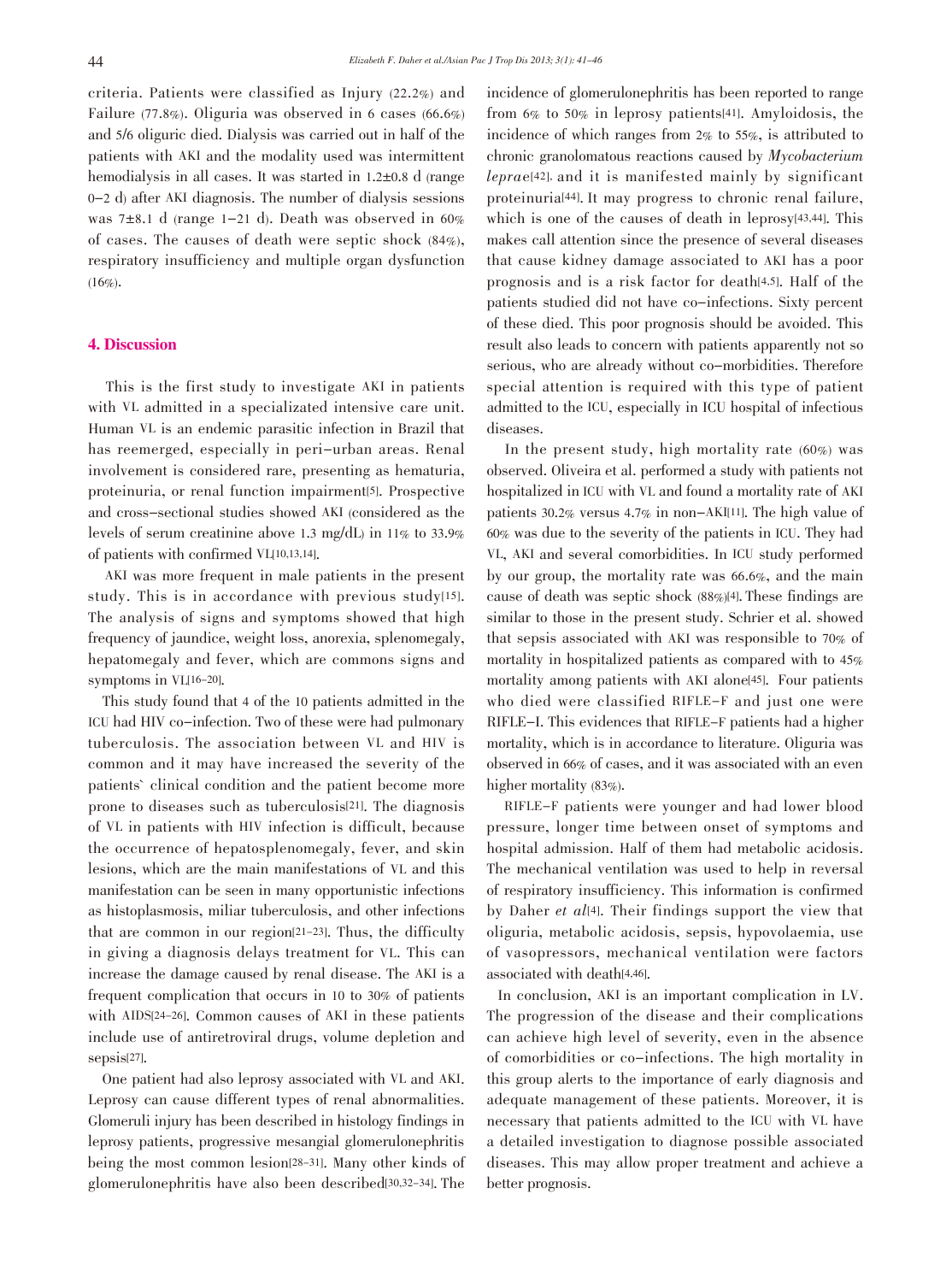# Conflict of interest statement

We declare that we have no conflict of interest.

# **Comments**

# Background

Visceral leishmaniasis (VL) is a public health problem in Brazil and other developing countries. Visceral Leishmaniasis (VL) can cause serious complications such as acute kidney injury (AKI) that may need intensive care unit (ICU). The aim of this study is to describe coinfections, clinical manifestations, comorbidities and outcome of patients with visceral leishmaniasis and AKI.

# Research frontiers

This study found 10 patients with VL in a group of 253 patients admitted to the ICU with AKI. The main coinfections were: AIDS, tuberculosis and leprosy.

# Related reports

Oliveira et al. performed a study with patients not hospitalized in ICU with VL and found a mortality rate of AKI patients 30.2% versus 4.7% in non-AKI. The high value of 60% was due to the severity of the patients in ICU. They had VL, AKI and several comorbidities. In ICU study performed by our group, the mortality rate was 66.6%, and the main cause of death was septic shock (88%). These findings are similar to those in the present study. This evidences that RIFLE-F patients had a higher mortality, which is in accordance to literature. This information is confirmed by Daher et al. Their findings support the view that oliguria, metabolic acidosis, sepsis, hypovolaemia, use of vasopressors,mechanical ventilation were factors associated with death.In conclusion, AKI is an important complication in VL.

## Innovations & breakthroughs

AKI is an important complication in VL. This study found 10 (4%) patients with VL in a group of 253 patients admitted to the ICU with AKI in 6 years. The main co-infections were: AIDS (40%), tuberculosis (20%) and leprosy (10%). The main comorbidities were diabetes mellitus (20%), systemic arterial hypertension (10%) and respiratory insufficiency  $(10\%).$ 

# Applications

The progression of the disease and their complications can achieve high level of severity, even in the absence of comorbidities or co-infections. The high mortality in this group alerts to the importance of early diagnosis and adequate management of these patients. Moreover, it is necessary that patients admitted to the ICU with VL have a detailed investigation to diagnose possible associated diseases. This may allow proper treatment and achieve a better prognosis.

## Peer review

This is a good cohort study in which the authors found how AKI was important with VL infection as well as other hiding important diseases, AIDS, tuberculosis and leprosy as co-infection. And also they addressed that patients admitted to the ICU with VL should be done a detailed investigation to diagnose possible associated diseases.

# References

- [1] Brazil. Ministry of Health. Surveillance Secretariat of Health. Severe Visceral Leishmaniasis: Standards and Conduct. Brasilia, DF, 2006. (Series A. Technical Standards and Manuals).
- [2] Arias JR. The Reemergence of Visceral Leishmaniasis in Brazil. Emerg Infect Dis 1996; 2: 145-146.
- [3] Ministry of Health -SVS-Disease Surveillance System and Population-Based IBGE.
- [4] Daher EF, Marques CN, Lima RSA, Silva Junior GB, Barbosa AS, Barbosa ES, et al. Acute kidney injury in infectious disease intensive care unit-assessment of prognostic factors. Swiss Med Wkly 2008; 138: 128-133.
- [5] Efstratiadis G, Boura E, Giamalis P. Renal involvement in a patient with visceral leishmaniasis. Nephrol Dial Transplant 2006; 21S(1): 235-236.
- [6] Andrade ZA; Yaibuki K. The Nephropathy of Kala-azar. Rev Inst Med Trop São Paulo 1972; 14: 51.
- [7] Brito HS, Amato Neto V, Duarte IS, Penna DO. Glomerular involvement in human kala-azar. a light immuno-fluorescent and eletron microscopic study based on kidney biopsies. Am J Trop Med Hyg 1975; 24: 9-18.
- [8] Caravaca F; Munoz A; Pizarro JL. Acute renal failure in visceral leishmaniasis. Am J Nephrol 1991; 11: 350-352.
- [9] Prasad LSN; Sen S; Ganguly SK.. Renal involvement in Kalaazar. Indian J Med 1992; 95: 43-46.
- [10] Salgado Filho N, Ferreira TMAF, Costa JML. Involvement of the renal function in patients with visceral leishmaniasis (Kalaazar). Rev Soc Bras Med Trop 2003; 36: 217-221.
- [11] Oliveira MJC, Silva Junior GB, Abreu KLS, Rocha NA, Garcia AVV, Franco LFLG, et al. Risk factors for acute kidney injury in visceral leishmaniasis (Kala-Azar). Am J Trop Med Hyg 2010; 82:449-453.
- [12] Venkataraman R, Kellum JA. Defining acute renal failure: The RIFLE criteria. J Intens Care Med 2007; 22: 187.
- [13] Lima Verde FA, Lima Verde IA, Silva Junior GB, Daher EF,